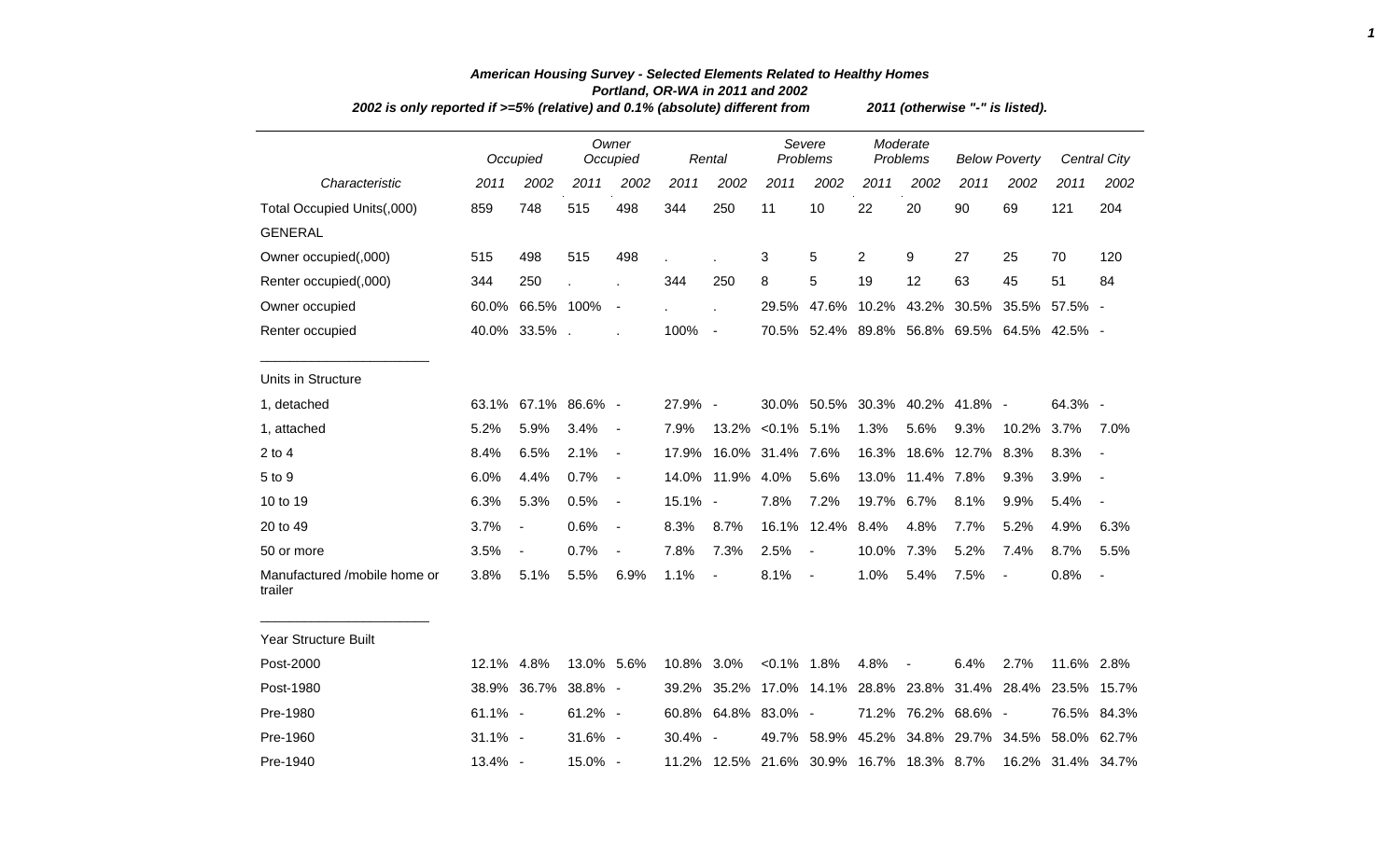|                                                        |         | Occupied                 |                   | Owner<br>Occupied        |                   | Rental                   | Severe<br><b>Problems</b> |                | Moderate<br>Problems |                                 | <b>Below Poverty</b> |                          | Central City      |                          |
|--------------------------------------------------------|---------|--------------------------|-------------------|--------------------------|-------------------|--------------------------|---------------------------|----------------|----------------------|---------------------------------|----------------------|--------------------------|-------------------|--------------------------|
| Characteristic                                         | 2011    | 2002                     | 2011              | 2002                     | 2011              | 2002                     | 2011                      | 2002           | 2011                 | 2002                            | 2011                 | 2002                     | 2011              | 2002                     |
| Foundation (for 1-unit not<br>manufactured)            |         |                          |                   |                          |                   |                          |                           |                |                      |                                 |                      |                          |                   |                          |
| 1-Unit not manufactured(,000)                          | 587     | 545                      | 463               | 446                      | 123               | 100                      | 3                         | 6              | $\overline{7}$       | 9                               | 46                   | 36                       | 82                | 144                      |
| With a basement under all of<br>house                  | 20.8% - |                          | 21.9% -           |                          | 16.7% -           |                          | 22.0%                     |                |                      | 19.7% 37.6% 24.0% 8.5%          |                      | 18.2%                    | 39.4%             | 42.7%                    |
| With a basement under part of<br>house                 | 11.0% - |                          |                   | 11.9% 11.2% 7.3%         |                   | $\overline{\phantom{a}}$ | 9.1%                      | 24.0% 6.6%     |                      | 12.1% 8.2%                      |                      |                          | 10.3% 20.3% 18.2% |                          |
| With a crawl space                                     | 53.8%   |                          | 57.6% 55.8% 59.3% |                          | 46.4% 50.0% 55.6% |                          |                           |                | 42.7% 46.7% 53.9%    |                                 | 46.4% -              |                          |                   | 31.0% 26.7%              |
| On a concrete slab                                     | 13.0%   | 10.1% 9.1%               |                   | 6.9%                     |                   | 27.4% 24.5%              | 8.8%                      | 13.7% 9.1%     |                      | 2.3%                            |                      | 35.8% 20.8%              | 8.2%              | 11.0%                    |
| In some other way                                      | 1.4%    | $\overline{\phantom{a}}$ | 1.2%              | $\overline{\phantom{a}}$ | 2.3%              |                          | 4.5%                      | $\overline{a}$ | $< 0.1\%$ 7.8%       |                                 | 1.2%                 | $\blacksquare$           | 1.1%              | $\blacksquare$           |
| <b>EXTERIOR</b>                                        |         |                          |                   |                          |                   |                          |                           |                |                      |                                 |                      |                          |                   |                          |
| <b>External Building Conditions (non</b><br>multiunit) |         |                          |                   |                          |                   |                          |                           |                |                      |                                 |                      |                          |                   |                          |
| Sagging roof                                           | 3.0%    | $\blacksquare$           | 2.6%              | $\overline{\phantom{a}}$ | 4.8%              |                          | 35.3%                     | 6.1%           | 16.8%                | 15.4%                           | 2.2%                 |                          | 3.2%              |                          |
| Missing roofing material                               | 3.3%    | $\blacksquare$           | 3.2%              | $\overline{\phantom{a}}$ | 3.9%              |                          | 6.7%                      | 21.6% 2.2%     |                      | 7.3%                            | 4.3%                 | 6.2%                     | 2.6%              |                          |
| Hole in roof                                           | 0.6%    | $\blacksquare$           | 0.3%              | $\overline{\phantom{a}}$ | 2.1%              | $\blacksquare$           | 3.3%                      | 13.3% 2.4%     |                      | 8.9%                            | 0.9%                 | 5.2%                     | 0.5%              |                          |
| Missing bricks, siding, other<br>outside wall material | 2.3%    | $\overline{\phantom{a}}$ | 1.5%              | $\overline{\phantom{a}}$ | 5.3%              | 3.8%                     | 6.7%                      |                |                      | 16.0% 35.9% 12.0% 5.5%          |                      | 4.9%                     | 2.8%              | $\overline{\phantom{a}}$ |
| Sloping outside walls                                  | 1.6%    | $\blacksquare$           | 1.0%              | $\blacksquare$           | 3.9%              | $\blacksquare$           | 13.2%                     | 10.0% 8.7%     |                      | 13.8%                           | 2.4%                 | $\overline{\phantom{a}}$ | 0.6%              | $\overline{\phantom{a}}$ |
| Boarded up windows                                     | 0.6%    | $\overline{\phantom{a}}$ | 0.5%              | $\overline{a}$           | 0.9%              | $\blacksquare$           | 17.8%                     | 13.0% 2.9%     |                      | 5.5%                            | 1.8%                 | $\overline{\phantom{a}}$ | 1.4%              |                          |
| Broken windows                                         | 6.4%    | 5.1%                     | 5.3%              | 4.5%                     | 10.9% 7.7%        |                          | 23.6%                     |                | 12.4% 37.3%          | 8.9%                            | 12.8% 4.3%           |                          | 5.9%              | 6.3%                     |
| Bars on windows                                        | 3.7%    | $\overline{\phantom{a}}$ | 4.4%              | $\overline{\phantom{a}}$ | 1.2%              | $\overline{\phantom{a}}$ | $< 0.1\%$ 2.6%            |                | $< 0.1\%$ 3.7%       |                                 | 1.2%                 | $\blacksquare$           | 8.9%              | 10.5%                    |
| Foundation crumbling or has open 5.7%<br>crack or hole |         | 3.2%                     | 5.4%              | 2.8%                     | 7.0%              | 5.1%                     | 6.7%                      |                |                      | 11.6% 13.3% 16.1% 3.6%          |                      | $\overline{a}$           | 7.8%              | 5.8%                     |
| None of the above                                      | 78.6% - |                          | 79.9% -           |                          | 73.5% -           |                          |                           |                |                      | 57.5% 52.9% 17.4% 60.1% 75.9% - |                      |                          | 72.5% -           |                          |
| None of the above(excluding<br>bars)                   | 81.6% - |                          | 83.5% -           |                          |                   |                          | 74.3% 78.7% 57.5% -       |                |                      | 17.4% 61.9% 76.4% -             |                      |                          | 79.5% -           |                          |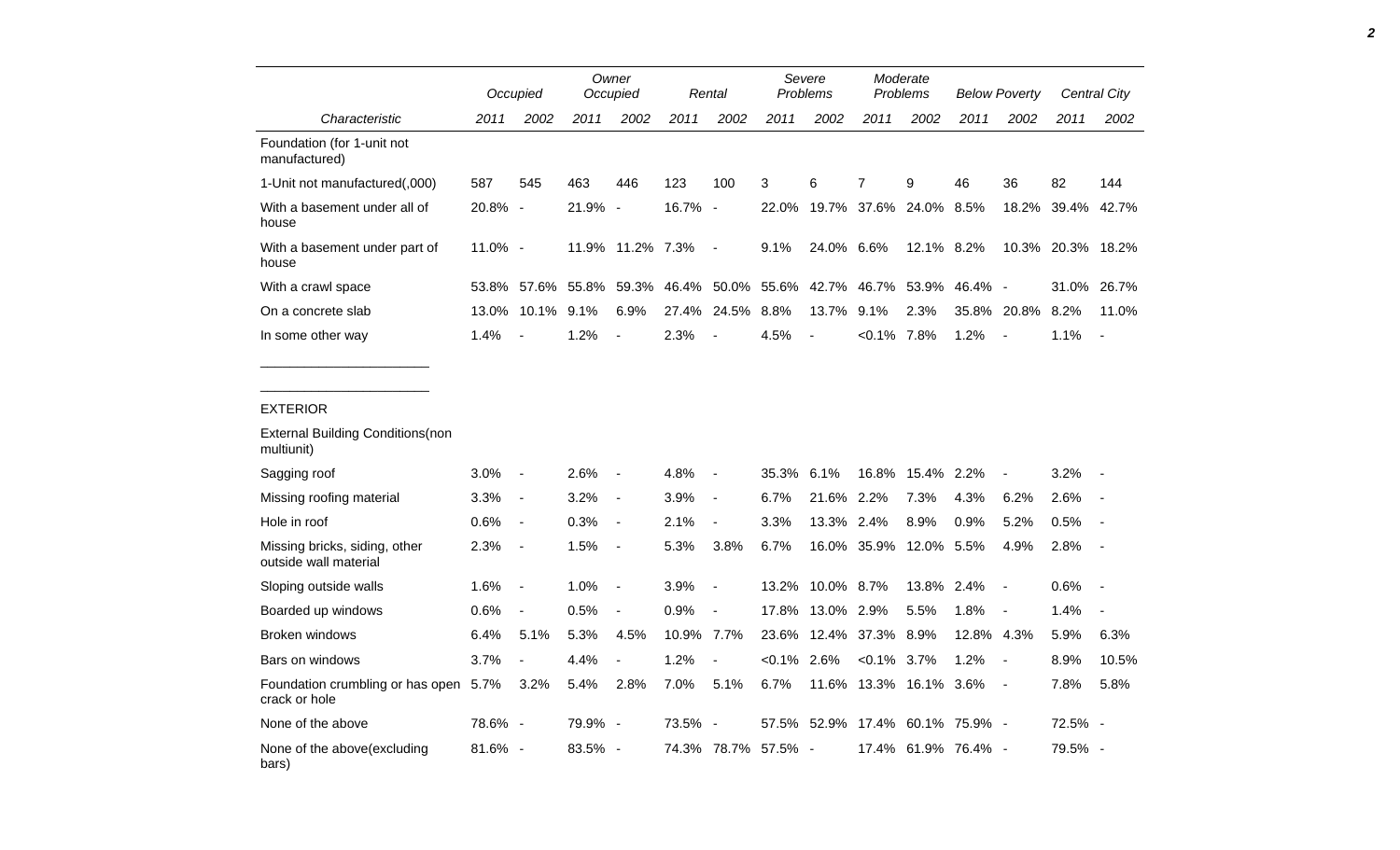|                                         |      | Occupied                 |      | Owner<br>Occupied        |           | Rental                   |       | Severe<br>Problems           |                        | Moderate<br>Problems | <b>Below Poverty</b>          |                          |         | <b>Central City</b> |
|-----------------------------------------|------|--------------------------|------|--------------------------|-----------|--------------------------|-------|------------------------------|------------------------|----------------------|-------------------------------|--------------------------|---------|---------------------|
| Characteristic                          | 2011 | 2002                     | 2011 | 2002                     | 2011      | 2002                     | 2011  | 2002                         | 2011                   | 2002                 | 2011                          | 2002                     | 2011    | 2002                |
| Water Leakage During Last 12<br>Months  |      |                          |      |                          |           |                          |       |                              |                        |                      |                               |                          |         |                     |
| With leakage from outside<br>structure  | 8.4% | 9.2%                     | 9.2% | 10.2% 7.1%               |           | $\overline{\phantom{a}}$ |       | 13.6% 17.5% 28.9% 32.8% 7.7% |                        |                      |                               | 9.6%                     | 12.7% - |                     |
| Roof                                    | 3.3% | $\overline{\phantom{a}}$ | 4.0% | 5.2%                     | 2.2%      | $\blacksquare$           | 8.1%  | 13.7%                        | 6.7%                   | 22.0%                | 2.9%                          | 5.5%                     | 5.8%    | 4.9%                |
| <b>Basement leak</b>                    | 2.6% | $\overline{\phantom{a}}$ | 3.3% | $\overline{\phantom{a}}$ | 1.5%      | $\blacksquare$           | 1.5%  | $\blacksquare$               | 10.4%                  | 7.6%                 | 0.5%                          | $\overline{\phantom{a}}$ | 4.7%    | 5.8%                |
| Walls, closed windows, or doors<br>leak | 1.9% | $\overline{\phantom{a}}$ | 1.5% | $\overline{\phantom{a}}$ | 2.6%      | $\overline{\phantom{a}}$ | 3.8%  | $\blacksquare$               |                        | 14.7% 16.9% 4.6%     |                               | $\blacksquare$           | 3.0%    | $\blacksquare$      |
| Other or Unknown exterior Leak          | 1.3% | $\blacksquare$           | 1.2% | $\overline{\phantom{a}}$ | 1.5%      | $\overline{\phantom{a}}$ | 1.4%  | $\overline{\phantom{a}}$     | 2.2%                   | 6.6%                 | 0.7%                          | $\blacksquare$           | 1.1%    | $\blacksquare$      |
|                                         |      |                          |      |                          |           |                          |       |                              |                        |                      |                               |                          |         |                     |
| <b>INTERIOR</b>                         |      |                          |      |                          |           |                          |       |                              |                        |                      |                               |                          |         |                     |
| Damage                                  |      |                          |      |                          |           |                          |       |                              |                        |                      |                               |                          |         |                     |
| Holes in floors                         | 0.6% |                          | 0.4% | $\blacksquare$           | 0.8%      |                          | 4.0%  | 8.7%                         | 12.0% 7.3%             |                      | 0.7%                          |                          | 1.0%    |                     |
| Open cracks or holes                    | 3.9% | 5.1%                     | 3.1% | $\blacksquare$           | 5.2%      | 6.4%                     | 22.5% | 27.4%                        | 22.5%                  | 37.3%                | 4.6%                          | 5.5%                     | 6.6%    | 6.2%                |
| Broken plaster or peeling paint         | 2.0% |                          | 1.6% | $\overline{\phantom{a}}$ | 2.8%      | $\overline{a}$           | 17.4% |                              | 15.1% 18.2% 20.4% 4.3% |                      |                               | $\blacksquare$           | 3.1%    | $\blacksquare$      |
| Water Leakage During Last 12<br>Months  |      |                          |      |                          |           |                          |       |                              |                        |                      |                               |                          |         |                     |
| With leakage from inside structure 8.9% |      | 9.4%                     | 7.2% | 8.5%                     | $11.3%$ - |                          | 14.9% |                              |                        |                      | 21.3% 36.4% 39.5% 13.2% 11.6% |                          | 9.1%    | 10.6%               |
| Fixtures backed up or overflowed        | 2.6% | $\overline{\phantom{a}}$ | 1.9% | $\blacksquare$           | 3.6%      | $\overline{\phantom{a}}$ | 4.0%  | 10.4%                        | 23.8%                  | 21.7%                | 4.6%                          | $\blacksquare$           | 2.7%    | $\overline{a}$      |
| Pipes leaked                            | 3.7% | $\overline{\phantom{a}}$ | 2.6% | $\blacksquare$           | 5.3%      | $\blacksquare$           | 4.5%  | 15.3%                        | 15.8%                  | 22.8%                | 5.3%                          | 6.3%                     | 3.8%    | 5.0%                |
| Broken water heater                     | 0.7% | $\overline{\phantom{a}}$ | 0.6% | $\overline{\phantom{a}}$ | 0.8%      | $\overline{\phantom{a}}$ | 2.5%  | $\overline{a}$               | 0.9%                   |                      | 0.3%                          | $\blacksquare$           | 0.4%    |                     |
| Other or Unknown                        | 2.1% |                          | 2.1% |                          | 2.1%      | $\overline{\phantom{a}}$ | 6.4%  | 4.4%                         | 2.3%                   | 7.2%                 | 2.4%                          | $\overline{a}$           | 2.6%    |                     |

Rodents

Signs of rats in last 3 mon. 4.0% - 1.0% - 1.1% - 1.2% - <0.1% 4.0% 1.2% - 2.7% -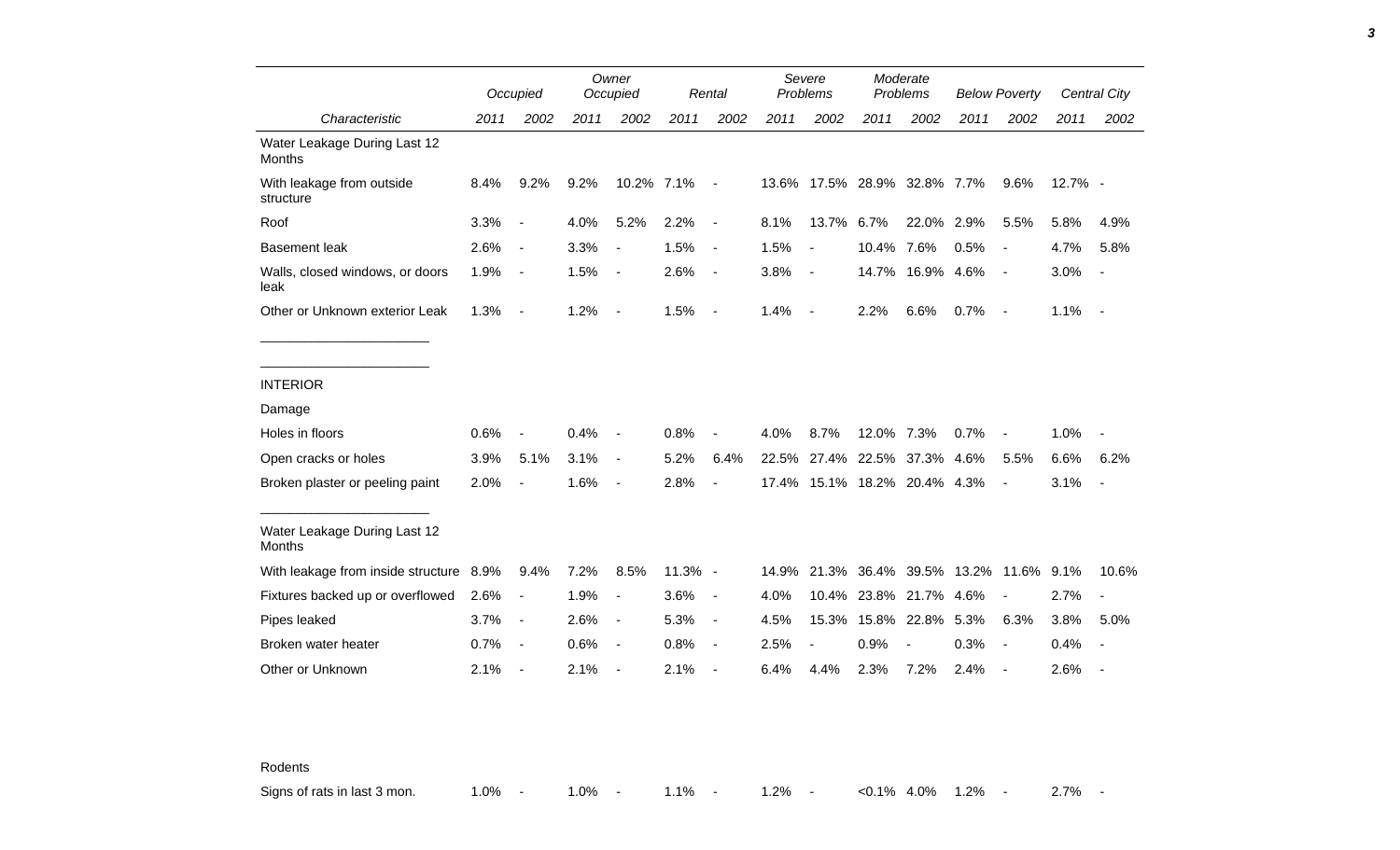|                                                           |             | Occupied                 |             | Owner<br>Occupied        |             | Rental                   |                | Severe<br>Problems       | Moderate<br>Problems |                          | <b>Below Poverty</b> |                          |             | Central City             |
|-----------------------------------------------------------|-------------|--------------------------|-------------|--------------------------|-------------|--------------------------|----------------|--------------------------|----------------------|--------------------------|----------------------|--------------------------|-------------|--------------------------|
| Characteristic                                            | 2011        | 2002                     | 2011        | 2002                     | 2011        | 2002                     | 2011           | 2002                     | 2011                 | 2002                     | 2011                 | 2002                     | 2011        | 2002                     |
| Signs of mice in last 3 mon.                              | 8.4%        | 5.6%                     | 9.3%        | 6.0%                     | 7.0%        | 4.7%                     | 11.1%          | 22.8%                    | 14.9%                | 10.0%                    | 11.1%                | 5.7%                     | 8.1%        | 5.5%                     |
| Signs of rodents, not sure which<br>kind in last 3 mon.   | 0.7%        | ÷,                       | 0.6%        |                          | 0.9%        | $\overline{a}$           | $< 0.1\%$ -    |                          | 1.4%                 |                          | 0.9%                 | $\overline{\phantom{a}}$ | 0.9%        | $\overline{\phantom{a}}$ |
| Electrical                                                |             |                          |             |                          |             |                          |                |                          |                      |                          |                      |                          |             |                          |
| No electrical wiring                                      | $< 0.1\%$ - |                          | $< 0.1\%$ - |                          | $< 0.1\%$ - |                          | $< 0.1\%$ -    |                          | $< 0.1\%$ -          |                          | $< 0.1\%$ -          |                          | $< 0.1\%$ - |                          |
| Exposed wiring                                            | 0.9%        | $\overline{\phantom{a}}$ | 0.9%        | $\blacksquare$           | 1.1%        | $\overline{\phantom{a}}$ | 3.6%           | $\overline{\phantom{a}}$ | 0.8%                 | $\overline{\phantom{a}}$ | 1.7%                 | $\sim$                   | 2.0%        | $\sim$                   |
| Rooms without electric outlets                            | 0.9%        | $\overline{\phantom{a}}$ | 0.5%        |                          | 1.5%        |                          | $< 0.1\%$ 8.9% |                          | 0.6%                 | $\blacksquare$           | 0.6%                 | $\overline{\phantom{a}}$ | 0.7%        |                          |
| Fuses/breakers blown in last 3<br>mon.                    | 12.9%       | 11.5%                    | 10.0%       | 12.0%                    | 17.2%       | 10.5%                    | 26.2%          | 28.0%                    | 15.8%                | 17.5%                    | 18.1% 7.5%           |                          |             | 14.5% 11.1%              |
| Sanitation                                                |             |                          |             |                          |             |                          |                |                          |                      |                          |                      |                          |             |                          |
| Lacking complete kitchen facilities 2.0%                  |             | $\overline{a}$           | 0.1%        |                          | 4.8%        |                          | 29.9%          |                          | 12.2% 64.2% 48.8%    |                          | 4.9%                 |                          | 1.3%        |                          |
| Lacking some or all plumbing<br>facilities                | 1.0%        | $\blacksquare$           | 0.3%        | $\overline{\phantom{a}}$ | 2.0%        | $\blacksquare$           | 76.7%          |                          | 55.5% < 0.1% -       |                          | 2.2%                 | $\blacksquare$           | 1.3%        | $\sim$                   |
| Water not safe to drink                                   | 5.0%        | 9.5%                     | 3.5%        | 7.1%                     | 7.1%        | 14.2%                    | 7.2%           | 22.4%                    | 8.4%                 | 21.6%                    | 10.1%                | 13.9%                    | 3.3%        | 13.5%                    |
| Water stoppage in last 3 mon.                             | 3.6%        | $\blacksquare$           | 1.7%        |                          | 6.4%        | 4.9%                     | 14.9%          | 8.9%                     | 2.2%                 | 7.6%                     | 6.7%                 | $\overline{\phantom{a}}$ | 3.4%        |                          |
| No flush toilets working some time<br>in last 3 mon.      | 2.0%        | $\overline{\phantom{a}}$ | 1.1%        | $\overline{\phantom{a}}$ | 3.5%        | $\blacksquare$           | 1.2%           | 7.8%                     | 11.0%                | 18.2%                    | 5.7%                 | $\overline{\phantom{a}}$ | 2.3%        |                          |
| With sewage disposal<br>breakdowns in last 3 mon.         | 0.8%        |                          | 0.4%        |                          | 1.4%        | $\blacksquare$           | $< 0.1\%$ -    |                          | 7.8%                 | 3.8%                     | 2.7%                 | $\overline{\phantom{a}}$ | 0.9%        | $\sim$ $-$               |
| Septic tank, cesspool, chemical<br>toilet                 | 8.7%        | 13.9%                    | 12.8%       | 18.3%                    | 2.6%        | 5.1%                     | 4.4%           | 16.7%                    | 4.5%                 | 10.7% 3.8%               |                      | 7.5%                     | 0.7%        | $\sim$ $-$               |
| With septic tank or cesspool<br>breakdowns in last 3 mon. | 0.1%        |                          | 0.1%        |                          | 0.1%        |                          | $< 0.1\%$ -    |                          | $< 0.1\%$ 0.9%       |                          | 0.2%                 | $\overline{\phantom{a}}$ | $< 0.1\%$ - |                          |

## HEATING/FUEL

## Main Heating Equipment

Warm-air furnace 60.1% - 76.1% 72.3% 36.1% 34.0% 29.7% 49.3% 37.7% 39.7% 48.0% 44.9% 67.3% -

*4*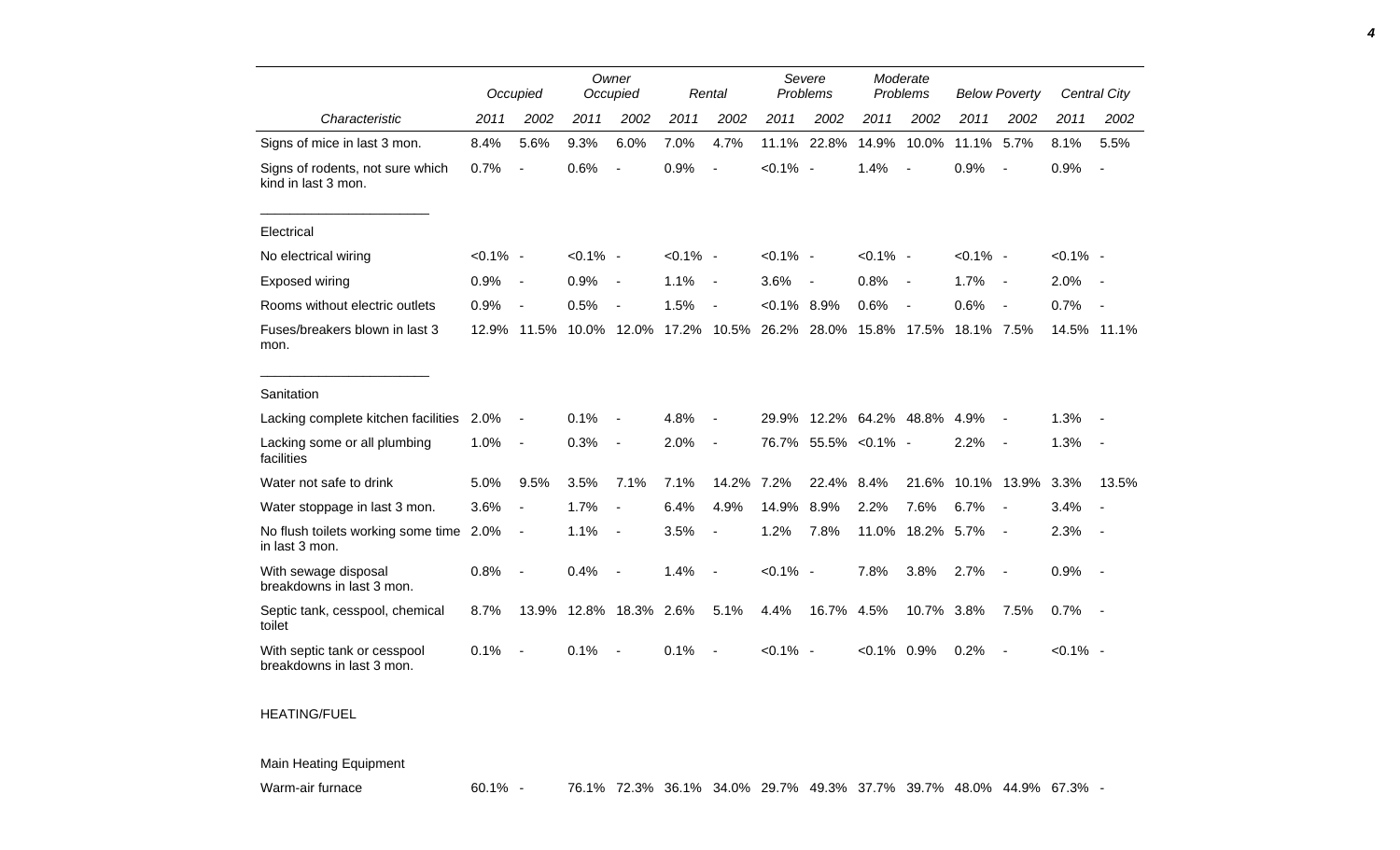|                                                         |             | Occupied                 |             | Owner<br>Occupied        |                   | Rental                   |                | Severe<br>Problems                                            | Moderate<br>Problems |                          | <b>Below Poverty</b> |                              |                   | <b>Central City</b>      |
|---------------------------------------------------------|-------------|--------------------------|-------------|--------------------------|-------------------|--------------------------|----------------|---------------------------------------------------------------|----------------------|--------------------------|----------------------|------------------------------|-------------------|--------------------------|
| Characteristic                                          | 2011        | 2002                     | 2011        | 2002                     | 2011              | 2002                     | 2011           | 2002                                                          | 2011                 | 2002                     | 2011                 | 2002                         | 2011              | 2002                     |
| Steam or hot water system                               | 2.1%        |                          | 1.0%        |                          | 3.7%              | $\overline{\phantom{a}}$ | 17.4%          | 12.5%                                                         | 8.9%                 | 0.9%                     | 1.2%                 | $\overline{\phantom{a}}$     | 4.5%              | $\overline{\phantom{a}}$ |
| Electric heat pump                                      | 5.3%        | 6.7%                     | 7.8%        | 9.3%                     | 1.6%              | $\overline{a}$           | $< 0.1\%$ 5.3% |                                                               | 2.9%                 | $\blacksquare$           | 2.4%                 | $\overline{\phantom{a}}$     | 2.7%              | $\overline{\phantom{a}}$ |
| Built-in electric units                                 | 20.8%       | 21.9%                    | 8.8%        | $\overline{a}$           | 38.6%             | 47.1%                    | 43.1%          | 18.0%                                                         | 36.2%                | 43.4%                    | 37.4%                | 34.4%                        | 17.5% 20.1%       |                          |
| Floor, wall, or other built-in hot air<br>without ducts | 7.4%        | 5.2%                     | 2.2%        | $\overline{\phantom{a}}$ | 15.2%             | 9.8%                     | 1.3%           | $\overline{\phantom{a}}$                                      | 10.6%                | 4.5%                     | 8.4%                 |                              | 5.2%              | 4.2%                     |
| Room heaters with flue                                  | 0.5%        | $\overline{\phantom{a}}$ | 0.6%        | $\overline{\phantom{a}}$ | 0.2%              | $\overline{\phantom{a}}$ | $< 0.1\%$ -    |                                                               | $< 0.1\%$            | 0.8%                     | 0.4%                 | $\overline{\phantom{a}}$     | 0.8%              | $\blacksquare$           |
| Room heaters without flue                               | 0.1%        | $\overline{\phantom{a}}$ | $< 0.1\%$ - |                          | 0.1%              | $\overline{\phantom{a}}$ | $< 0.1\%$ -    |                                                               | 2.0%                 | 5.6%                     | 0.2%                 | $\qquad \qquad \blacksquare$ | 0.1%              |                          |
| Portable electric heaters                               | 1.2%        | $\blacksquare$           | 0.5%        | $\overline{\phantom{a}}$ | 2.2%              | $\blacksquare$           | 4.0%           | $\blacksquare$                                                | 0.7%                 | $\blacksquare$           | 0.8%                 | $\blacksquare$               | 0.7%              | $\overline{\phantom{a}}$ |
| <b>Stoves</b>                                           | 1.6%        | $\overline{\phantom{a}}$ | 1.7%        | $\blacksquare$           | 1.3%              | $\blacksquare$           | 1.4%           | 5.8%                                                          | 1.0%                 | $\blacksquare$           | 0.7%                 | $\blacksquare$               | 0.2%              | $\blacksquare$           |
| Fireplace with inserts                                  | 0.4%        | $\overline{\phantom{a}}$ | 0.2%        | $\overline{\phantom{a}}$ | 0.6%              | $\blacksquare$           | 1.8%           | $\blacksquare$                                                | $< 0.1\%$ -          |                          | 0.6%                 | $\blacksquare$               | 0.1%              | $\blacksquare$           |
| Fireplace without inserts                               | $< 0.1\%$ - |                          | $< 0.1\%$ - |                          | $< 0.1\%$ -       |                          | $< 0.1\%$ -    |                                                               | $< 0.1\%$ 1.7%       |                          | $< 0.1\%$ -          |                              | $< 0.1\%$ 0.2%    |                          |
| Other                                                   | 0.6%        | $\overline{\phantom{a}}$ | 0.8%        | $\overline{\phantom{a}}$ | 0.4%              | $\overline{\phantom{a}}$ | 1.4%           | $\blacksquare$                                                | $< 0.1\%$ -          |                          | $< 0.1\%$ -          |                              | 0.6%              |                          |
| Cooking stove                                           | $< 0.1\%$ - |                          | $< 0.1\%$ - |                          | $< 0.1\%$ -       |                          | $< 0.1\%$ -    |                                                               | $< 0.1\%$ -          |                          | $< 0.1\%$ 0.3%       |                              | 0.1%              | $\overline{\phantom{a}}$ |
| <b>Water Heating Fuel</b>                               |             |                          |             |                          |                   |                          |                |                                                               |                      |                          |                      |                              |                   |                          |
| Electricity                                             | 59.5%       |                          |             |                          |                   |                          |                | 64.8% 49.0% 55.9% 75.3% 82.5% 78.5% 73.9% 68.4% 76.2% 83.7% - |                      |                          |                      |                              | 54.6%             | 60.9%                    |
| Gas, LP/bottled gas                                     | 40.3%       | 34.7%                    |             |                          | 50.9% 43.7% 24.2% | 16.8%                    |                | 19.9% 24.1%                                                   |                      | 31.6% 22.1% 15.9% 19.5%  |                      |                              | 44.1% 37.8%       |                          |
| Fuel oil                                                | 0.1%        | $\overline{\phantom{a}}$ | $< 0.1\%$ - |                          | 0.3%              | $\blacksquare$           | 1.6%           | $\blacksquare$                                                | $< 0.1\%$ -          |                          | 0.2%                 | $\overline{\phantom{a}}$     | 0.9%              | $\overline{\phantom{a}}$ |
| Other                                                   | 0.1%        | $\overline{\phantom{a}}$ | 0.1%        | $\overline{\phantom{a}}$ | 0.2%              | $\overline{\phantom{a}}$ | $< 0.1\%$ -    |                                                               | $< 0.1\%$ 1.7%       |                          | 0.2%                 | $\blacksquare$               | 0.4%              | $\overline{\phantom{a}}$ |
| Clothes Dryer(,000)                                     | 722         | 627                      | 505         | 481                      | 217               | 147                      | 5              | $\overline{7}$                                                | 14                   | 13                       | 57                   | 39                           | 93                | 147                      |
| Have Clothes Dryer                                      | 84.0%       | $\overline{\phantom{a}}$ | 98.0%       | $\overline{\phantom{a}}$ | 63.1%             | 58.6%                    | 42.2%          | 66.5%                                                         | 65.7%                | $\overline{\phantom{a}}$ | 63.7%                |                              | 57.0% 76.6% 72.4% |                          |
| Electricity                                             | 92.6%       | $\overline{\phantom{a}}$ | 90.9%       | $\overline{\phantom{a}}$ | 96.6%             | $\overline{\phantom{a}}$ | 100%           | $\overline{\phantom{a}}$                                      | 100%                 | 92.7%                    | 92.9%                | 98.0%                        | $91.2\%$ -        |                          |
| Gas, LP gas (liquid propane)                            | 7.4%        | 5.7%                     | 9.1%        | 6.6%                     | 3.4%              | $\overline{\phantom{a}}$ | $< 0.1\%$ 2.6% |                                                               | $< 0.1\%$ 7.3%       |                          | 7.1%                 | 2.0%                         | 8.8%              | 7.5%                     |

Heating Problems

\_\_\_\_\_\_\_\_\_\_\_\_\_\_\_\_\_\_\_\_\_\_\_

Uncomfortably cold for 24 hours or more last winter 11.1% 9.8% 10.0% 7.9% 13.3% 14.3% 48.2% 62.3% 33.1% 23.1% 21.6% 15.7% 12.0% -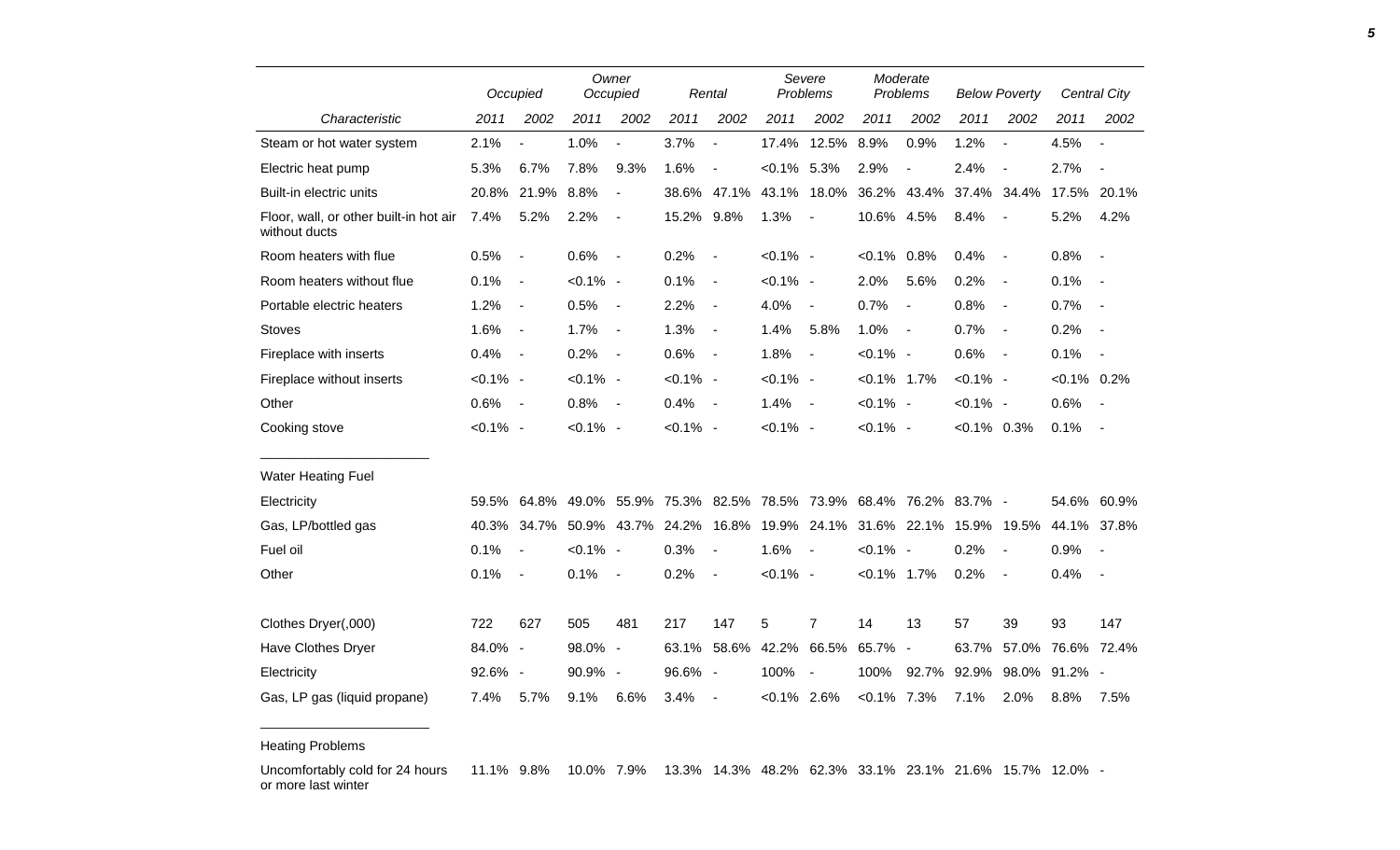|                                      |             | Occupied                 |                | Owner<br>Occupied        |             | Rental                   |                | Severe<br>Problems       |                | Moderate<br>Problems     |                | <b>Below Poverty</b>     |                | <b>Central City</b>      |
|--------------------------------------|-------------|--------------------------|----------------|--------------------------|-------------|--------------------------|----------------|--------------------------|----------------|--------------------------|----------------|--------------------------|----------------|--------------------------|
| Characteristic                       | 2011        | 2002                     | 2011           | 2002                     | 2011        | 2002                     | 2011           | 2002                     | 2011           | 2002                     | 2011           | 2002                     | 2011           | 2002                     |
| Heating equipment breakdowns         | 2.9%        | $\overline{\phantom{a}}$ | 3.0%           | $\blacksquare$           | 2.6%        | $\overline{a}$           | 26.9%          | 44.7%                    | 9.8%           | 1.9%                     | 3.9%           | $\blacksquare$           | 3.0%           | $\blacksquare$           |
| Other causes                         | 7.1%        | $\blacksquare$           | 6.6%           | 5.4%                     | 7.9%        | 9.7%                     | 22.1%          | $\overline{\phantom{a}}$ | 19.0%          | 17.8%                    | 14.2%          | 12.9%                    | 8.0%           |                          |
| Utility interruption                 | 1.9%        | $\blacksquare$           | 2.5%           | $\blacksquare$           | 0.9%        | $\overline{\phantom{a}}$ | 1.4%           | 6.9%                     | 9.8%           | 3.8%                     | 6.9%           | 2.6%                     | 0.4%           | $\overline{\phantom{a}}$ |
| Inadequate heating capacity          | 1.6%        | $\overline{\phantom{a}}$ | 0.7%           | $\blacksquare$           | 3.0%        | $\overline{\phantom{a}}$ | 2.6%           | 8.7%                     | 12.8%          | 2.8%                     | 4.0%           | $\overline{\phantom{a}}$ | 1.4%           | $\blacksquare$           |
| Inadequate insulation                | 1.2%        | $\blacksquare$           | 0.6%           | $\blacksquare$           | 2.1%        | $\blacksquare$           | 1.4%           | 14.8%                    | 14.1%          | 8.7%                     | 3.7%           | $\blacksquare$           | 2.2%           | $\blacksquare$           |
| Cost of heating                      | 2.1%        | $\overline{\phantom{a}}$ | 1.6%           | $\overline{\phantom{a}}$ | 2.7%        | $\overline{\phantom{a}}$ | 2.8%           | 6.7%                     | 14.2%          | 7.0%                     | 6.5%           | 7.1%                     | 3.2%           | $\overline{\phantom{a}}$ |
| Other                                | 1.8%        | $\overline{\phantom{a}}$ | 1.6%           | $\overline{\phantom{a}}$ | 2.0%        | $\overline{\phantom{a}}$ | 18.1%          | 4.2%                     | 1.5%           | $\overline{\phantom{a}}$ | 1.0%           | $\overline{\phantom{a}}$ | 1.6%           | $\blacksquare$           |
|                                      |             |                          |                |                          |             |                          |                |                          |                |                          |                |                          |                |                          |
| SELECTED PHYSICAL<br><b>PROBLEMS</b> |             |                          |                |                          |             |                          |                |                          |                |                          |                |                          |                |                          |
| Severe Physical Problems(,000)       | 11          | 10                       | 3              | 5                        | 8           | 5                        | 11             | 10                       |                |                          | 3              | $\overline{2}$           | $\overline{2}$ | 5                        |
| Severe physical problems             | 1.3%        | $\blacksquare$           | 0.6%           | $\overline{\phantom{a}}$ | 2.3%        | $\blacksquare$           | 100%           | $\overline{\phantom{a}}$ |                |                          | 2.9%           | $\blacksquare$           | 1.8%           |                          |
| Plumbing                             | 1.0%        | $\blacksquare$           | 0.3%           | $\blacksquare$           | 2.0%        | $\blacksquare$           |                | 76.7% 55.5%.             |                |                          | 2.2%           | $\blacksquare$           | 1.3%           | $\overline{\phantom{a}}$ |
| Heating                              | 0.3%        | $\overline{\phantom{a}}$ | 0.3%           | $\overline{\phantom{a}}$ | 0.3%        | $\blacksquare$           |                | 22.0% 42.6% .            |                |                          | 0.7%           | $\blacksquare$           | 0.5%           | $\blacksquare$           |
| Electric                             | $< 0.1\%$ - |                          | $< 0.1\%$ -    |                          | $< 0.1\%$ - |                          | $< 0.1\%$ 1.8% |                          | $\overline{a}$ |                          | $< 0.1\%$ -    |                          | $< 0.1\%$ -    |                          |
| Hallways                             | $< 0.1\%$ - |                          | $< 0.1\%$ -    |                          | $< 0.1\%$ - |                          | $< 0.1\%$ -    |                          |                |                          | $< 0.1\%$ -    |                          | $< 0.1\%$ -    |                          |
| Upkeep                               | $< 0.1\%$ - |                          | $< 0.1\%$ -    |                          | 0.1%        | $\blacksquare$           | 2.5%           | $\blacksquare$           |                |                          | 0.2%           | $\blacksquare$           | $< 0.1\%$ -    |                          |
| Moderate Physical<br>Problems(,000)  | 22          | 20                       | $\overline{2}$ | 9                        | 19          | 12                       |                |                          | 22             | 20                       | $\overline{7}$ | 3                        | 3              | 6                        |
| Moderate physical problems           | 2.5%        | $\blacksquare$           | 0.4%           | $\blacksquare$           | 5.6%        | 4.6%                     | J.             | Ĭ.                       | 100%           | $\overline{\phantom{a}}$ | 7.9%           | 4.9%                     | 2.4%           | $\blacksquare$           |
| Plumbing                             | 0.2%        | $\overline{\phantom{a}}$ | $< 0.1\%$ 0.2% |                          | 0.6%        | $\overline{a}$           |                |                          | 9.7%           | 11.2%                    | 2.2%           | $\blacksquare$           | 0.1%           | $\overline{\phantom{a}}$ |
| Heating                              | 0.1%        | $\overline{\phantom{a}}$ | $< 0.1\%$ -    |                          | 0.1%        | $\blacksquare$           |                |                          | 2.0%           | 5.6%                     | 0.2%           | $\blacksquare$           | 0.1%           | $\blacksquare$           |
| Upkeep                               | 1.6%        | $\sim$                   | 0.1%           | $\overline{\phantom{a}}$ | 3.9%        | $\blacksquare$           |                |                          | 64.2%          | 48.8%                    | 4.9%           | $\overline{\phantom{a}}$ | 1.2%           | $\overline{\phantom{a}}$ |
| Hallways                             | $< 0.1\%$ - |                          | $< 0.1\%$ -    |                          | $< 0.1\%$   | 0.2%                     | $\overline{a}$ |                          | $< 0.1\%$      | 2.9%                     | $< 0.1\%$ 0.3% |                          | $< 0.1\%$ -    |                          |
| Kitchen                              | 0.8%        | $\overline{\phantom{a}}$ | 0.3%           | $\overline{\phantom{a}}$ | 1.6%        | $\overline{\phantom{a}}$ |                |                          | 32.4%          | 34.7% 2.7%               |                | $\blacksquare$           | 1.1%           |                          |

\_\_\_\_\_\_\_\_\_\_\_\_\_\_\_\_\_\_\_\_\_\_\_

 $\overline{\phantom{0}}$